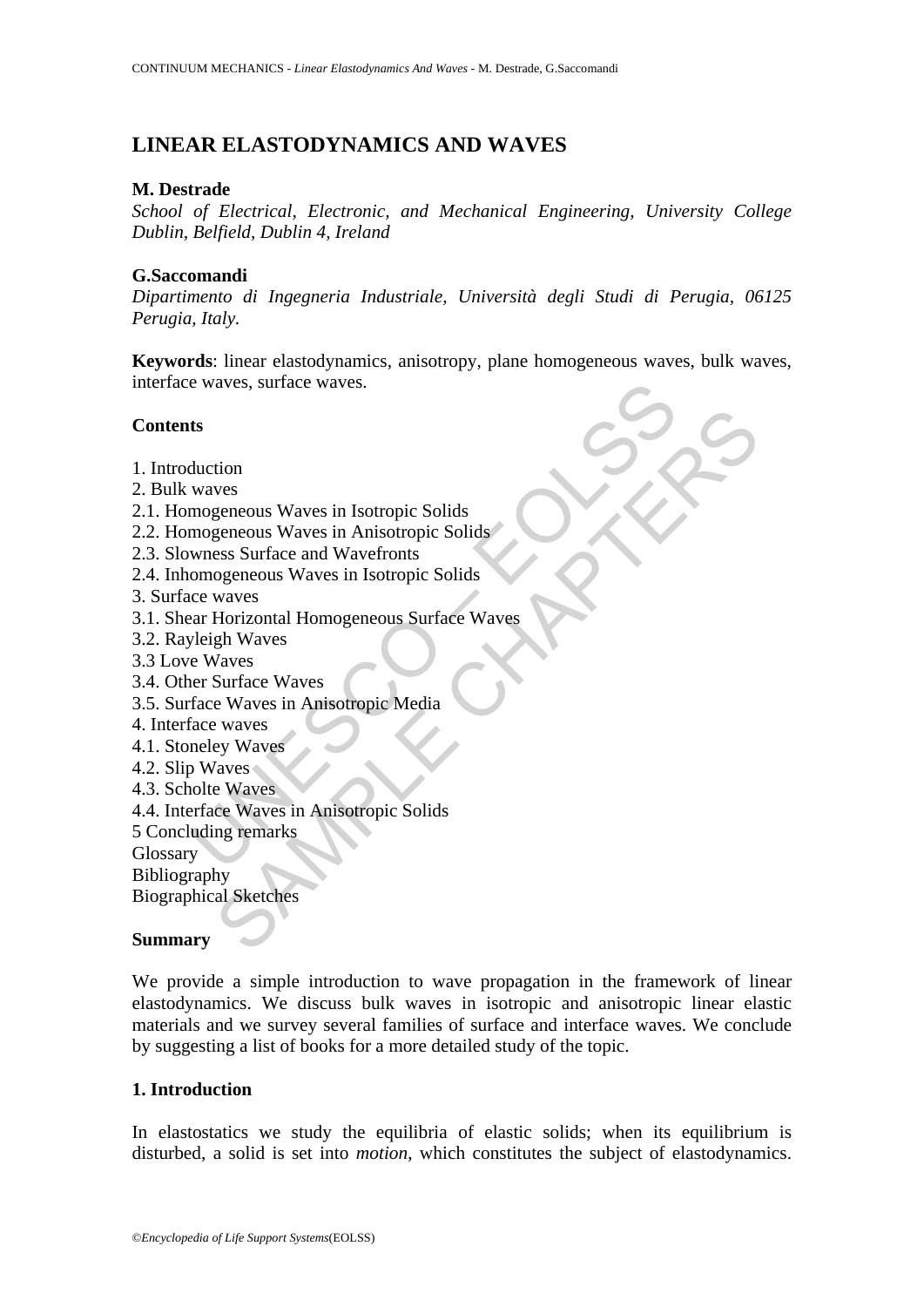Early efforts in the study of elastodynamics were mainly aimed at modeling seismic wave propagation. With the advent of electronics, many applications have been found in the industrial world. These include the manufacturing of high frequency acoustic wave filters and transducers (used in everyday electronic devices such as global positioning systems, cell phones, miniature motors, detectors, sensors, etc.), the health monitoring of elastic structures (non-destructive evaluation in the automotive or aeronautic industry), the acoustic determination of elastic properties of solids (physics, medicine, engineering, etc.), ultrasonic imaging techniques (medicine, oil prospection, etc.), and so on.

The local excitation of a body is not instantaneously detected at a distance away from the source of excitation. It takes time for a disturbance to propagate from one point to another, which is why elastodynamics relies heavily on the study of *waves*. Everyone is familiar with the notion of wave, but the broad use of this term makes it difficult to produce a precise definition. For this reason we shall consider the notion of wave as primitive.

A fundamental mathematical representation of a wave is

$$
u(x,t) = f(x - vt) \tag{1}
$$

the orientation: It takes the for a transformation to propagate ito<br>
which is why elastodynamics relies heavily on the study of *war*,<br>
with the notion of wave, but the broad use of this term make<br>
a precise definition. F it is motion of wave, but the broad use of this term makes it difficult<br>precise definition. For this reason we shall consider the notion of wave<br>precise definition. For this reason we shall consider the notion of way<br>anta where *f* is a function of the variable  $\xi = x - vt$  and *v* is a nonzero constant. Waves represented by functions of the form (1) are called *traveling waves*. For such waves the initial profile  $u(x, 0) = f(x)$  is translated along the *x* − axis at a speed |v|. For this reason traveling waves are also called *waves of permanent profile* or *progressive plane waves*.

Traveling waves are a most important class of functions because the general solution of the classical one-dimensional wave equation:  $u_{tt} = v^2 u_{xx}$  is the sum of two of such waves, one,  $F(x - vt)$ , moving right with speed *v*, and the other,  $G(x + vt)$  moving left, also with speed *v* :

$$
u(x,t) = F(x - vt) + G(x + vt),
$$
 (2)

where  $F$  and  $G$  are arbitrary functions. Therefore the solution to any initial value problem in the entire real line  $-\infty < x < \infty$  of the wave equation can be written in terms of such two traveling waves via the well known d'Alembert form.

When the functions *F* and *G* in (2) are sinusoidal we speak of *plane harmonic waves*. This is the case if

$$
f = A\cos k(x - vt),\tag{3}
$$

where  $A, k, v$  are constant scalars. The motion (3) describes a wave propagating with *amplitude A* , *phase speed v* , *wavenumber k* , wavelength 2π/*k* , angular *frequency*  $\omega = kv$ , and temporal period  $2\pi/\omega$ . For mathematical convenience, the wave (2) can be represented as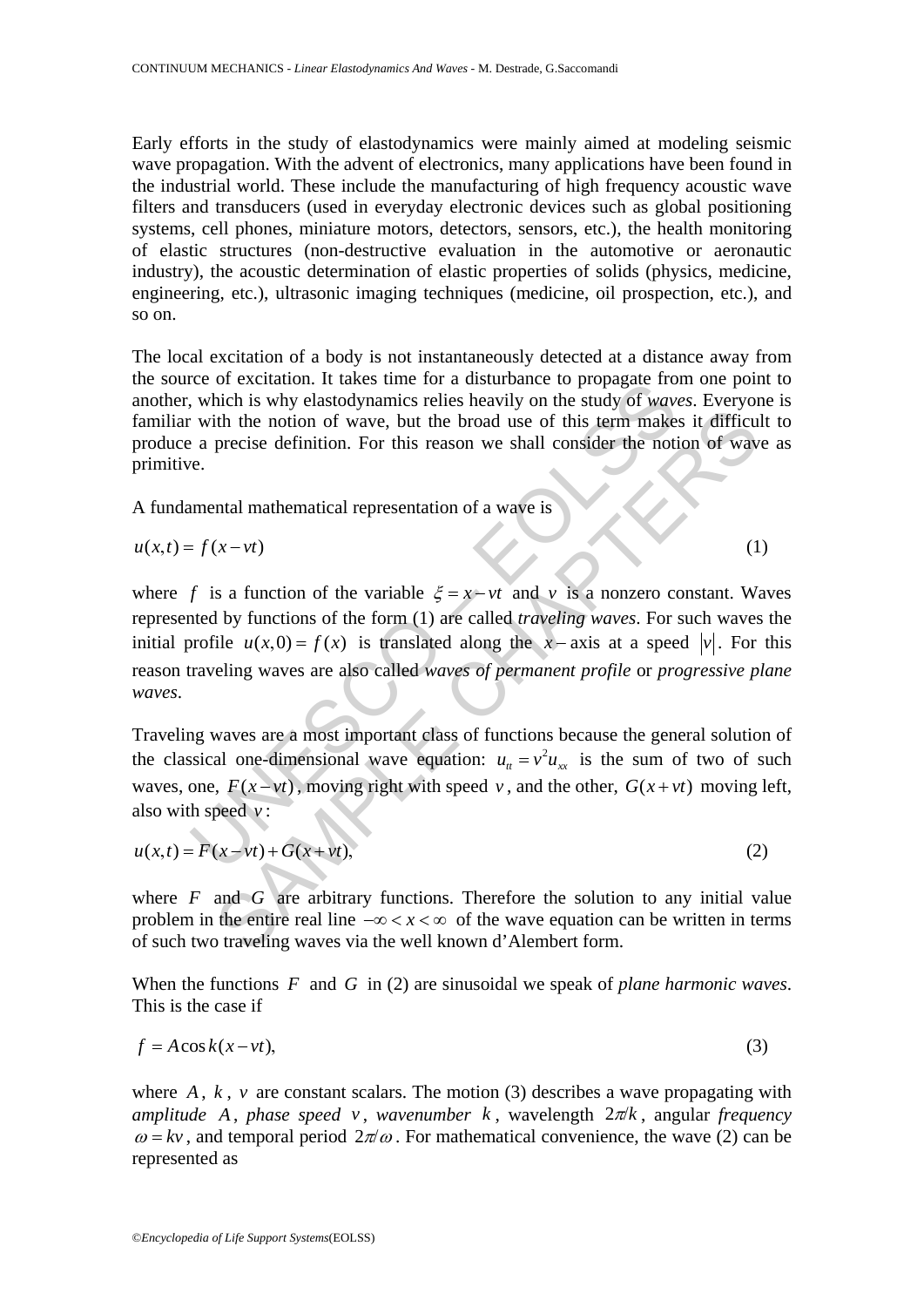$$
f = \{A \exp\mathrm{i}k(x - vt)\}^*,\tag{4}
$$

where  $\{\bullet\}^+$  denotes the real part of the complex quantity.

In a three-dimensional setting, a plane harmonic wave propagating in the direction of the unit vector **n** is described by the mechanical displacement vector,

$$
\mathbf{u} = {\mathbf{A} \exp\mathrm{i}k(\mathbf{n} \cdot \mathbf{x} - vt)}^*,
$$
 (5)

where **A** is the amplitude vector, possibly complex. If **A** is the multiple of a real vector:  $A = \alpha a$  say, where  $\alpha$  is a scalar and **a** a real unit vector, then the wave is *linearly polarized*; in particular when  $\mathbf{a} \times \mathbf{n} = 0$ , the wave is a linearly polarized *longitudinal wave*, and when  $\mathbf{a} \cdot \mathbf{n} = 0$ , the wave is a linearly polarized *transverse wave*. Otherwise (when  $A \neq \alpha a$ ) the wave is *elliptically polarized*; in particular when  $\mathbf{A} \cdot \mathbf{n} = 0$ , the wave is an elliptically polarized transverse wave.

A three-dimensional setting allows for the description of more complex wave phenomena; for example it is possible to investigate the following interesting generalization of the solutions in (5),

$$
\mathbf{u} = \{g(\mathbf{m} \cdot \mathbf{x}) \mathbf{A} \exp\mathrm{i}k(\mathbf{n} \cdot \mathbf{x} - vt)\}^*,\tag{6}
$$

**Example 10** and the propagation and **A** a can different  $\mathbf{A} = \alpha \mathbf{a}$  say, where  $\alpha$  is a scalar and **a** a real unit vector, the *polarized*; in particular when  $\mathbf{a} \cdot \mathbf{n} = 0$ , the wave is a line *final wave*, a *colarized*; in particular when  $\mathbf{a} \times \mathbf{n} = 0$ , the wave is a linearly polarized; in particular when  $\mathbf{a} \cdot \mathbf{n} = 0$ , the wave is a linearly polarized *ransverse* w (when  $\mathbf{A} \neq \alpha \mathbf{a}$ ) the wave is *elliptica* where **m** is another unit vector and  $g$  is the amplitude function. The planes  $\mathbf{n} \cdot \mathbf{x} = \text{constant}$  are the *planes of constant phase*, and the planes  $\mathbf{m} \cdot \mathbf{x} = \text{constant}$  are the *planes of constant amplitude*. When **n** and **m** are parallel, the waves are said to be *homogeneous*; this class includes (5) as a special case, but also waves for which the amplitude varies in the direction of propagation, such as attenuated homogeneous waves, see Figures 1. When  $n \times m \neq 0$ , the waves are *inhomogeneous*; this class includes a wave which propagates harmonically in one direction while its amplitude decays in another, see Figures 2.



Figure 1. Homogeneous waves. On the left: a wave with constant amplitude; On the right: a wave with an attenuated amplitude.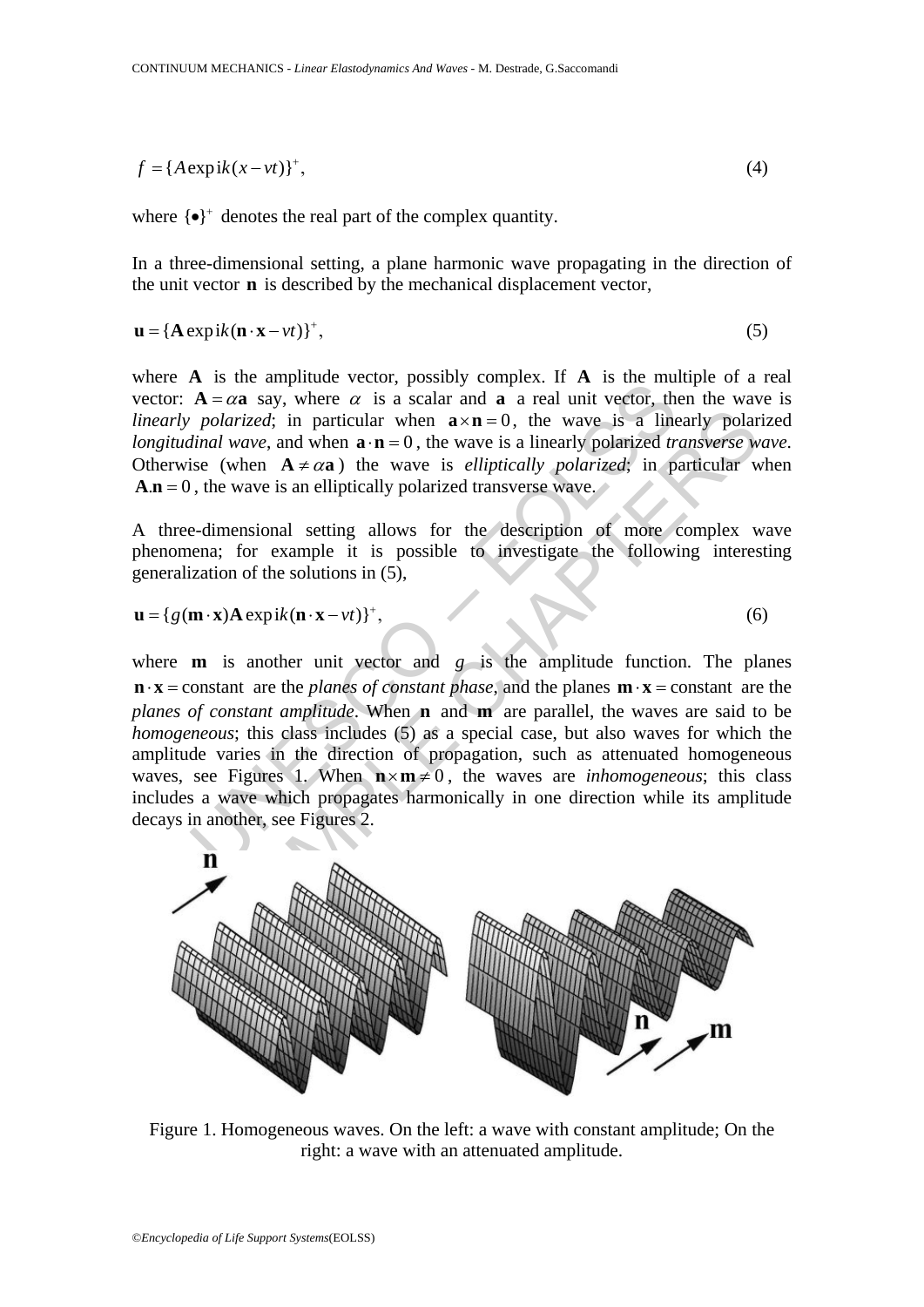

Figure 2. Inhomogeneous waves. On the left: the planes of constant phase are

gure 2. Inhomogeneous waves. On the left: the planes of constant<br>rthogonal to the planes of constant amplitude; On the right; they a<br>case of homogeneous waves (5), note that instead of the *wav*<br>(**k**,*v*) where **k** = **kn** be of homogeneous waves (5), note that instead of the wave vector/s<br>  $\mathbf{r} = \mathbf{r} \mathbf{S} \mathbf{R}$ , where  $\mathbf{K} = \mathbf{km}$ , the *showness* vector/frequency couple (s,  $\omega$ ) w<br>
an be used equivalently, giving the representati orthogonal to the planes of constant amplitude; On the right: they are at 45° . In the case of homogeneous waves (5), note that instead of the *wave vector/speed* couple  $(\mathbf{k}, v)$  where  $\mathbf{k} = k\mathbf{n}$ , the *slowness vector/frequency* couple  $(\mathbf{s}, \omega)$  where  $\mathbf{s} = v^{-1}\mathbf{n}$ , can be used equivalently, giving the representation:

 ${\bf u} = {\bf A} \exp(i\omega({\bf s} \cdot {\bf x} - t))^{+}$ . (7)

Similarly for inhomogeneous plane waves, a complex slowness vector can be introduced:  $S = S^+ + iS^-$ , giving the waves:

$$
\mathbf{u} = {\mathbf{A} \exp(i\omega(\mathbf{S} \cdot \mathbf{x} - t))}^*,\tag{8}
$$

as a sub-case of (6). Here  $\omega$  is the real angular frequency, the planes of constant phase are  $S^+ \cdot x =$ constant and the planes of constant amplitude are  $S^- \cdot x =$ constant. The phase speed is  $v = 1/\mathbf{S}^+$  and the attenuation factor is  $\mathbf{S}^-$ .

As a train of waves propagates, it carries energy. It can be shown that for time-harmonic waves, the ratio of the mean energy flux to the mean energy density,  $\mathbf{v}_s$  say, is computed as

$$
\mathbf{v}_g = \frac{\partial \omega}{\partial \mathbf{k}}, \qquad [\mathbf{v}_g]_i = \frac{\partial \omega}{\partial k_i}.
$$
 (9)

This vector is called the *group velocity*.

When we consider the wave equation in a semi-infinite domain or in a finite domain, the resolution can become quite complex, because we now have to satisfy not only initial conditions but also *boundary conditions*. In this chapter we study some wave solutions to the equations of elastodynamics in the case of an infinite medium, and then for some simple boundary conditions, with a view to demonstrate the usefulness and versatility of homogeneous and inhomogeneous plane waves.

### **2. Bulk Waves**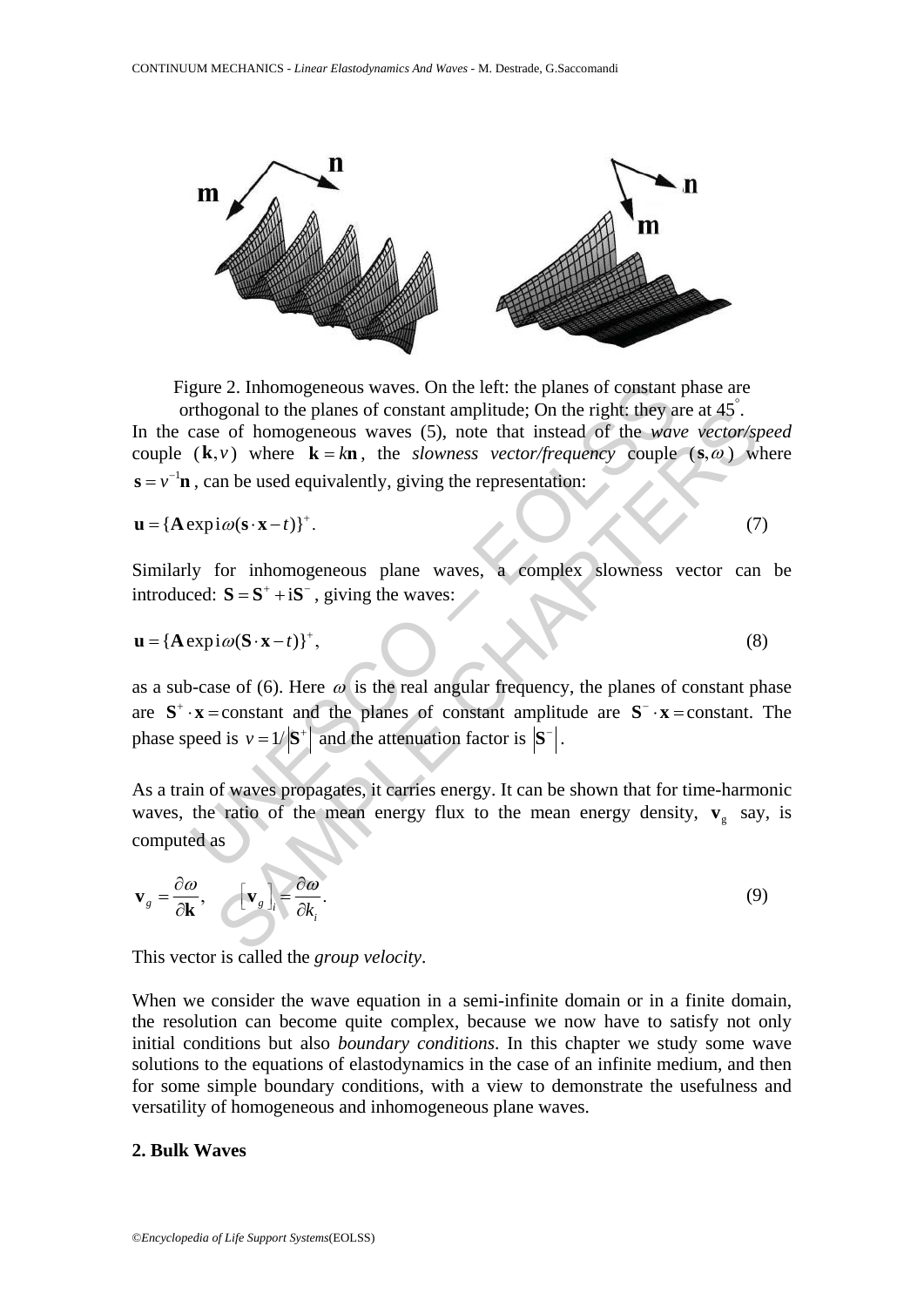We start by considering the propagation of waves in an infinite elastic medium. They are often called *bulk waves*, because they travel within the bulk of a solid with dimensions which are large compared to the wavelength, so that boundary effects can be ignored (think for instance of the waves triggered deep inside the Earth crust by a seismic event.)

Referred to a rectangular Cartesian coordinate system  $(Ox_1x_2, x_3)$ , say, the particle displacement components are denoted  $(u_1, u_2, u_3)$ , and the strains are given by

 $2\varepsilon_{ii} \equiv u_{i,i} + u_{i,i}$ , (10)

the comma denotes partial differentiation with respect to<br>thes  $x_j$ .<br>stitutive equations for a general anisotropic homogeneous elastic<br>des  $x_j$ .<br>the elastic stiffness parameters  $c_{ijkl}$  are constants, with the symmetric<br>wa comma denotes partial differentiation with respect to the Carte<br>
S  $x_j$ .<br>
utive equations for a general anisotropic homogeneous elastic material ar<br>
,<br>
(1<br>
elastic stiffness parameters  $c_{ijkl}$  are constants, with the symm where the comma denotes partial differentiation with respect to the Cartesian coordinates  $x_i$ .

The constitutive equations for a general anisotropic homogeneous elastic material are

$$
\sigma_{ij} = c_{ijkl} \varepsilon_{kl},\tag{11}
$$

where the elastic stiffness parameters  $c_{ijkl}$  are constants, with the symmetries

$$
c_{ijkl} = c_{jikl} = c_{klij}.
$$
\n
$$
(12)
$$

Because of these symmetries there are at most twenty-one independent elastic constants. The equations of motion, in the absence of body forces, read

$$
\operatorname{div} \boldsymbol{\sigma} = \rho \partial^2 \mathbf{u} / \partial t^2, \tag{13}
$$

where  $\rho$  is the mass density. Inserting the constitutive equation  $(11)$  into the equations of motions  $(13)$ , we obtain

$$
c_{ijkl}u_{k,lj} = \rho \partial^2 u_i / \partial t^2. \tag{14}
$$

For *isotropic* elastic materials, 12 elastic stiffness parameters are zero, and the remaining 9 are given in terms of 2 independent material constants: λ and  $μ$ , the socalled *Lamé coefficients*. In that case the  $c_{ijkl}$  can be written as

$$
c_{ijkl} = \lambda \delta_{ij} \delta_{kl} + \mu (\delta_{ik} \delta_{jl} + \delta_{il} \delta_{jk}).
$$
\n(15)

Then the constitutive equations (11) reduce to

$$
\sigma_{ij} = \lambda u_{k,k} \delta_{ij} + \mu (u_{i,j} + u_{j,i}), \qquad (16)
$$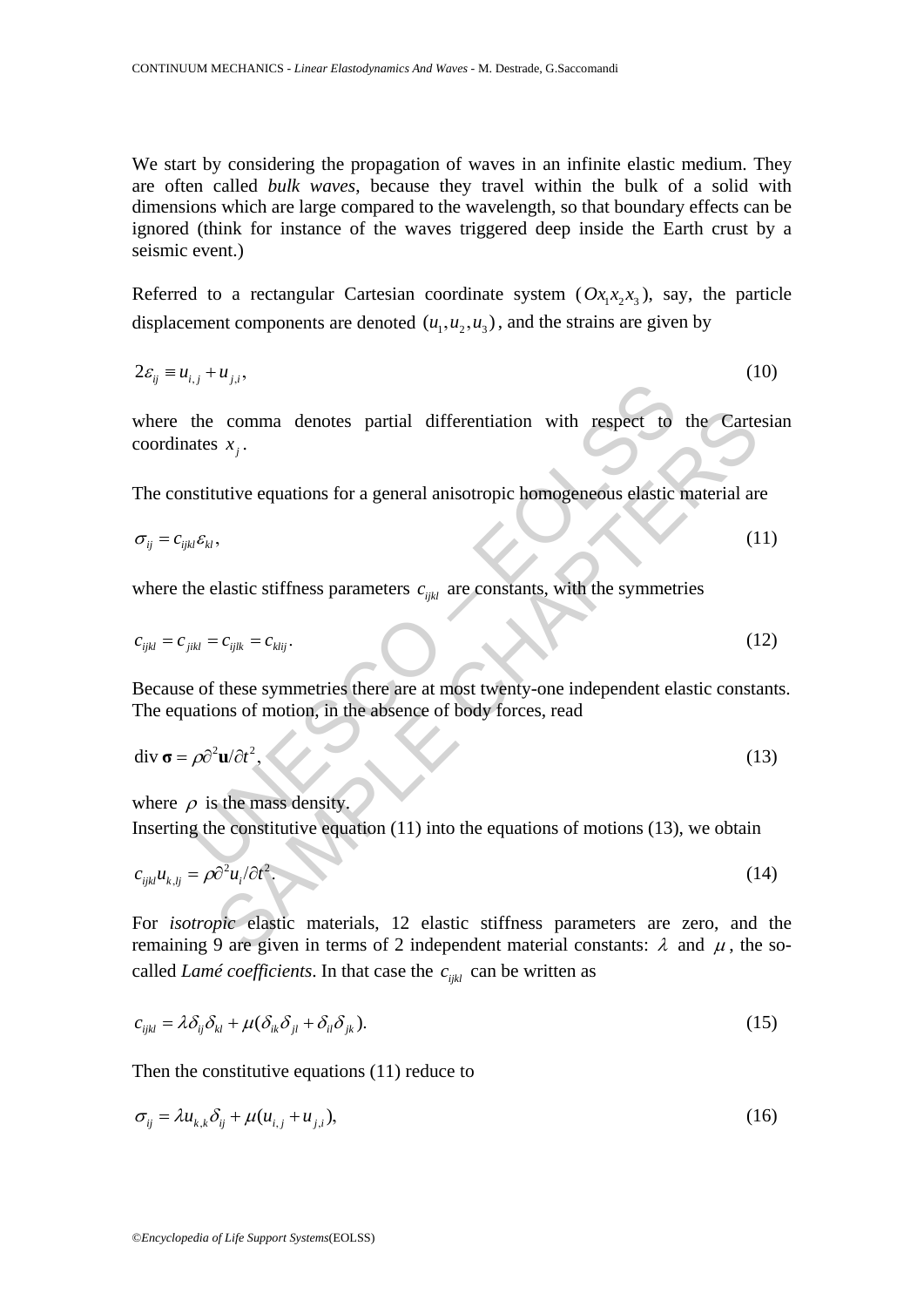and the equations of motions (14) read

$$
\mu u_{i,j} + (\lambda + \mu) u_{j,ij} = \rho \partial^2 u_i / \partial t^2.
$$
 (17)

Writing down the governing equations for *anisotropic* elastic materials is a more complex operation than what we have just done for isotropic materials.

For example let us consider *transversely isotropic materials*. They have 12 elastic stiffness parameters which are zero, whilst the remaining 9 can be expressed in terms of 5 independent material constants. When the axis of symmetry is along  $x<sub>3</sub>$ , the constitutive equations (11) read

σ<sub>11</sub> = d<sub>11</sub>u<sub>1,1</sub> + d<sub>12</sub>u<sub>2,2</sub> + d<sub>33</sub>u<sub>3,3</sub>,  
\nσ<sub>22</sub> = d<sub>12</sub>u<sub>1,1</sub> + d<sub>11</sub>u<sub>2,2</sub> + d<sub>13</sub>u<sub>3,3</sub>,  
\nσ<sub>33</sub> = d<sub>13</sub>(u<sub>1,1</sub> + u<sub>2,2</sub>) + d<sub>33</sub>u<sub>3,3</sub>,  
\nσ<sub>13</sub> = d<sub>44</sub>(u<sub>2,3</sub> + u<sub>3,1</sub>),  
\nσ<sub>23</sub> = d<sub>44</sub>(u<sub>2,3</sub> + u<sub>3,2</sub>),  
\nσ<sub>12</sub> = 
$$
\frac{1}{2}
$$
(d<sub>11</sub> - d<sub>12</sub>)(u<sub>1,2</sub> + u<sub>2,1</sub>).  
\nwhere d<sub>11</sub>, d<sub>12</sub>, d<sub>13</sub>, d<sub>33</sub>, d<sub>44</sub> are independent material parameters. The equations  
\nmotion (13) now read  
\n
$$
d_{11}u_{1,11} + \frac{1}{2}(d_{11} - d_{12})u_{1,22} + d_{44}u_{1,33} + \frac{1}{2}(d_{11} + d_{12})u_{2,12} + (d_{13} + d_{44})u_{3,13} = ρ∂2u1/∂t2,\nd11u2,11 +  $\frac{1}{2}$ (d<sub>11</sub> + d<sub>12</sub>)u<sub>1,12</sub>  
\n+ d<sub>44</sub>u<sub>2,33</sub> +  $\frac{1}{2}$ (d<sub>11</sub> - d<sub>12</sub>)u<sub>2,11</sub> + (d<sub>13</sub> + d<sub>44</sub>)u<sub>3,23</sub> = ρ∂<sup>2</sup>u<sub>2</sub>/∂t<sup>2</sup>,  
\n(d<sub>1</sub>
$$

where  $d_{11}$ ,  $d_{12}$ ,  $d_{13}$ ,  $d_{33}$ ,  $d_{44}$  are independent material parameters. The equations of motion (13) now read

$$
d_{11}u_{1,11} + \frac{1}{2}(d_{11} - d_{12})u_{1,22} + d_{44}u_{1,33} + \frac{1}{2}(d_{11} + d_{12})u_{2,12} + (d_{13} + d_{44})u_{3,13} = \rho \partial^2 u_1/\partial t^2, d_{11}u_{2,11} + \frac{1}{2}(d_{11} + d_{12})u_{1,12} + d_{44}u_{2,33} + \frac{1}{2}(d_{11} - d_{12})u_{2,11} + (d_{13} + d_{44})u_{3,23} = \rho \partial^2 u_2/\partial t^2, (d_{13} + d_{44})(u_{1,13} + u_{2,23}) + d_{44}(u_{3,11} + u_{3,22}) + d_{33}u_{3,33} = \rho \partial^2 u_3/\partial t^2.
$$
\n
$$
(19)
$$

As another example, consider *cubic materials*. They also have 12 elastic stiffness parameters which are zero, whilst the remaining 9 can be expressed in terms of only 3 material constants. Here the constitutive equations (11) read

$$
\sigma_{11} = d_{11}u_{1,1} + d_{12}(u_{2,2} + u_{3,3}),
$$
\n
$$
\sigma_{22} = d_{11}u_{2,2} + d_{12}(u_{1,1} + u_{3,3}),
$$
\n
$$
\sigma_{33} = d_{11}(u_{3,3} + d_{12}(u_{1,1} + u_{2,2}),
$$
\n
$$
\sigma_{13} = d_{44}(u_{1,3} + u_{3,1}),
$$
\n
$$
\sigma_{23} = d_{44}(u_{2,3} + u_{3,2}),
$$
\n
$$
\sigma_{12} = d_{44}(u_{1,2} + u_{2,1}),
$$
\n(20)

where  $d_{11}$ ,  $d_{12}$ , and  $d_{44}$  are independent material parameters. The corresponding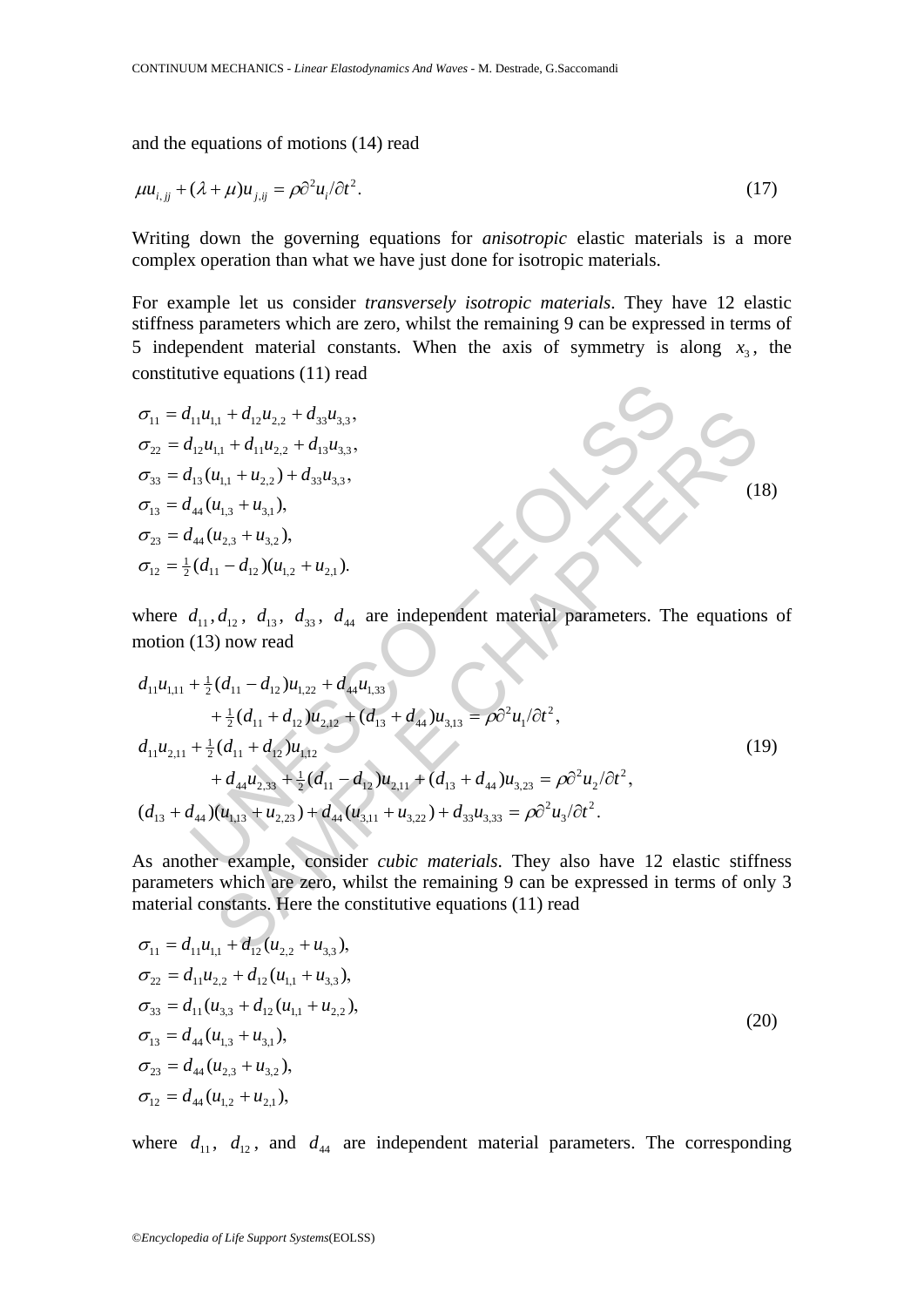equations of motion read

$$
d_{11}u_{1,11} + d_{44}(u_{1,22} + u_{1,33}) + (d_{12} + d_{44})(u_{2,12} + u_{3,13}) = \rho \partial^2 u_1 / \partial t^2,
$$
  
\n
$$
d_{11}u_{2,22} + d_{44}(u_{2,11} + u_{2,33}) + (d_{12} + d_{44})(u_{1,12} + u_{3,23}) = \rho \partial^2 u_2 / \partial t^2,
$$
  
\n
$$
d_{11}u_{3,33} + d_{44}(u_{3,11} + u_{3,22}) + (d_{12} + d_{44})(u_{1,13} + u_{2,23}) = \rho \partial^2 u_3 / \partial t^2.
$$
\n(21)

### **2.1. Homogeneous Waves in Isotropic Solids**

Consider the propagation of homogeneous plane waves of constant amplitude in a homogeneous isotropic elastic material. Therefore, search for solutions in the form (5) to the equations of motion (17).

Introducing (5) into (17), gives the *propagation condition*

$$
\mathbf{Q(n)}\mathbf{A} = \rho v^2 \mathbf{A},\tag{22}
$$

where the *acoustical tensor*  $Q(n)$  is given by

$$
\mathbf{Q}(\mathbf{n}) = (\lambda + \mu)\mathbf{n} \otimes \mathbf{n} + \mu \mathbf{I},\tag{23}
$$

quations of motion (17).<br>  $=\rho v^2 \mathbf{A}$ ,<br>  $= \rho v^2 \mathbf{A}$ ,<br>
the acoustical tensor Q(n) is given by<br>  $(\lambda + \mu) \mathbf{n} \otimes \mathbf{n} + \mu \mathbf{I}$ ,<br>  $(\lambda + \mu) \mathbf{n} \otimes \mathbf{n} + \mu \mathbf{I}$ ,<br>  $\therefore$   $(\lambda + 2\mu) \mathbf{n} \otimes \mathbf{n} + \mu (\mathbf{m} \otimes \mathbf{m} + \mathbf{p} \otimes$  $\mathbf{w}^2 \mathbf{A}$ ,<br>  $\mathbf{w}^2 \mathbf{A}$ ,<br>  $\mathbf{w}^2 \mathbf{A}$ ,<br>  $\mathbf{w}^2 \mathbf{A}$ ,<br>  $\mathbf{w}^2 \mathbf{A}$ ,<br>  $\mathbf{w}^2 \mathbf{A}$ ,<br>  $\mathbf{w}^2 \mathbf{A}$ ,<br>  $\mathbf{w}^2 \mathbf{A}$ ,<br>  $\mathbf{w}^2 \mathbf{A}$ ,<br>  $\mathbf{w}^2 \mathbf{A}$ ,<br>  $\mathbf{w}^2 \mathbf{A}$ ,<br>  $\mathbf{w}^2 \mathbf$ Introducing any two unit vectors **p** and **q** forming an orthonormal triad with **n** and using the decomposition  $\mathbf{I} = \mathbf{n} \otimes \mathbf{n} + \mathbf{m} \otimes \mathbf{m} + \mathbf{p} \otimes \mathbf{p}$ , we write

$$
\mathbf{Q(n)} = (\lambda + 2\mu)\mathbf{n} \otimes \mathbf{n} + \mu(\mathbf{m} \otimes \mathbf{m} + \mathbf{p} \otimes \mathbf{p}),\tag{24}
$$

Non-trivial solutions to the algebraic eigenvalue problem (22) exist only if the following *secular equation*

$$
\det (\mathbf{Q(n)} - \rho v^2 \mathbf{I}) = 0, \tag{25}
$$

is satisfied. Here it factorizes into

$$
(\lambda + 2\mu - \rho v^2)(\mu - \rho v^2)^2 = 0,
$$
\n(26)

giving a simple eigenvalue and a double eigenvalue. Observing  $(24)$ , we find that  $\mathbf{A} = \mathbf{n}$ is an eigenvector of  $Q(n)$ , associated with the simple eigenvalue

$$
\rho v_{\rm L}^2 = \lambda + 2\mu. \tag{27}
$$

It corresponds to a linearly polarized homogeneous longitudinal bulk wave, traveling with speed  $v_L$ . We also find that  $A = m + \alpha p$ , where  $\alpha$  is an arbitrary scalar, is an eigenvector of  $Q(n)$  with the double eigenvalue

$$
\rho v_{\rm T}^2 = \mu. \tag{28}
$$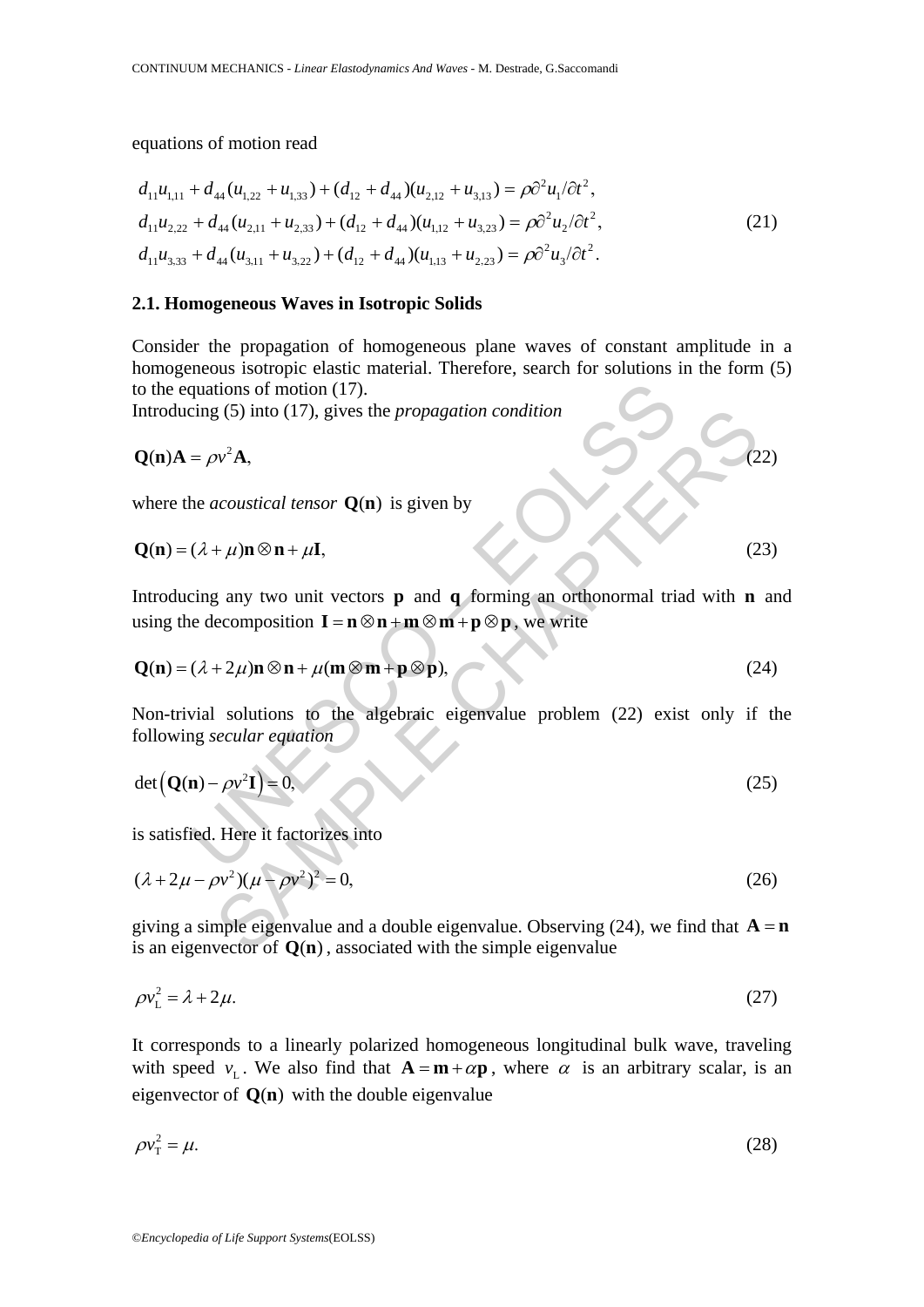It corresponds to an elliptically polarized homogeneous transverse wave, traveling with speed  $v<sub>r</sub>$ . Sub-cases of polarization types include linear polarization when  $\alpha$  is real, and circular polarization when  $\alpha = \pm i$ .

Note that the speeds do not depend on the direction of propagation **n** , as expected in the case of isotropy. Note also that the wave speeds are real when

$$
\lambda + 2\mu > 0, \qquad \mu > 0. \tag{29}
$$

Table 1 report longitudinal and transverse bulk wave speeds as computed for several isotropic solids.

| c solids.                                                                                                                                                                                                                                                                                                                                                                                                                 |        |           |       |             |                  |     |
|---------------------------------------------------------------------------------------------------------------------------------------------------------------------------------------------------------------------------------------------------------------------------------------------------------------------------------------------------------------------------------------------------------------------------|--------|-----------|-------|-------------|------------------|-----|
| Material                                                                                                                                                                                                                                                                                                                                                                                                                  | $\rho$ | $\lambda$ | $\mu$ | $v_{\rm T}$ | $\overline{V_L}$ |     |
| Silica                                                                                                                                                                                                                                                                                                                                                                                                                    | 2.2    | 1.6       | 3.1   | 3754        | 5954             |     |
| Aluminum                                                                                                                                                                                                                                                                                                                                                                                                                  | 2.7    | 6.4       | 2.5   | 3043        | 6498             |     |
| Iron                                                                                                                                                                                                                                                                                                                                                                                                                      | 7.7    | 11.0      | 7.9   | 3203        | 5900             |     |
| <b>Steel</b>                                                                                                                                                                                                                                                                                                                                                                                                              | 7.8    | 8.6       | 7.9   | 3182        | 5593             |     |
| Nickel                                                                                                                                                                                                                                                                                                                                                                                                                    | 8.9    | 20.0      | 7.6   | 2922        | 6289             |     |
| mogeneous Waves in Anisotropic Solids<br>arch for solutions in the form (5) to the equations of motion in anisotropic so<br>the eigenvalue problem (22) follows, now with an anisotropic acoustic ter-<br>vith components depending on the propagation direction $\mathbf{n}$ :                                                                                                                                           |        |           |       |             |                  |     |
| $=c_{ijkl}n_l n_j = Q_{ki}(\mathbf{n}).$                                                                                                                                                                                                                                                                                                                                                                                  |        |           |       |             |                  | (3) |
| ral the secular equation (25) is a cubic in $v^2$ . It can be shown that when the r<br>uple, the corresponding eigenvectors are proportional to three real vectors<br>y orthogonal. Hence in general there are three linearly polarized waves f<br>ropagation direction. If for some particular <b>n</b> , the secular equation has a do<br>e root, then a circularly-polarized wave may propagate in that direction, see |        |           |       |             |                  |     |

Table 1. Material parameters of 5 different linear isotropic elastic solids: mass density  $(10^3 \text{ kg/m}^3)$  and Lamé coefficients  $(10^{10} \text{ N/m}^2)$ ; Computed speeds of the shear and of the longitudinal homogeneous bulk waves (m/s).

# **2.2. Homogeneous Waves in Anisotropic Solids**

Now search for solutions in the form (5) to the equations of motion in anisotropic solids (14). Then the eigenvalue problem (22) follows, now with an anisotropic acoustic tensor **Q(n)** with components depending on the propagation direction **n**:

$$
Q_{ik}(\mathbf{n}) = c_{ijkl} n_l n_j = Q_{ki}(\mathbf{n}).
$$
\n(30)

In general the secular equation (25) is a cubic in  $v^2$ . It can be shown that when the roots are simple, the corresponding eigenvectors are proportional to three real vectors, mutually orthogonal. Hence in general there are three linearly polarized waves for a given propagation direction. If for some particular **n** , the secular equation has a double or triple root, then a circularly-polarized wave may propagate in that direction, see the isotropic case for an example.

Consider a *transversally isotropic* solid: there the components of the acoustic tensor are found from the equations of motion (19) as

$$
Q_{11}(\mathbf{n}) = d_{11}n_1^2 + \frac{1}{2}(d_{11} - d_{12})n_2^2 + d_{44}n_3^2, Q_{12}(\mathbf{n}) = \frac{1}{2}(d_{11} + d_{12})n_1n_2,
$$
  
\n
$$
Q_{22}(\mathbf{n}) = \frac{1}{2}(d_{11} - d_{12})n_1^2 + d_{11}n_2^2 + d_{44}n_3^2, Q_{23}(\mathbf{n}) = (d_{13} + d_{44})n_2n_3,
$$
  
\n
$$
Q_{33}(\mathbf{n}) = d_{22}(n_1^2 + n_2^2) + d_{33}n_3^2, Q_{13}(\mathbf{n}) = (d_{13} + d_{44})n_1n_3,
$$
\n(31)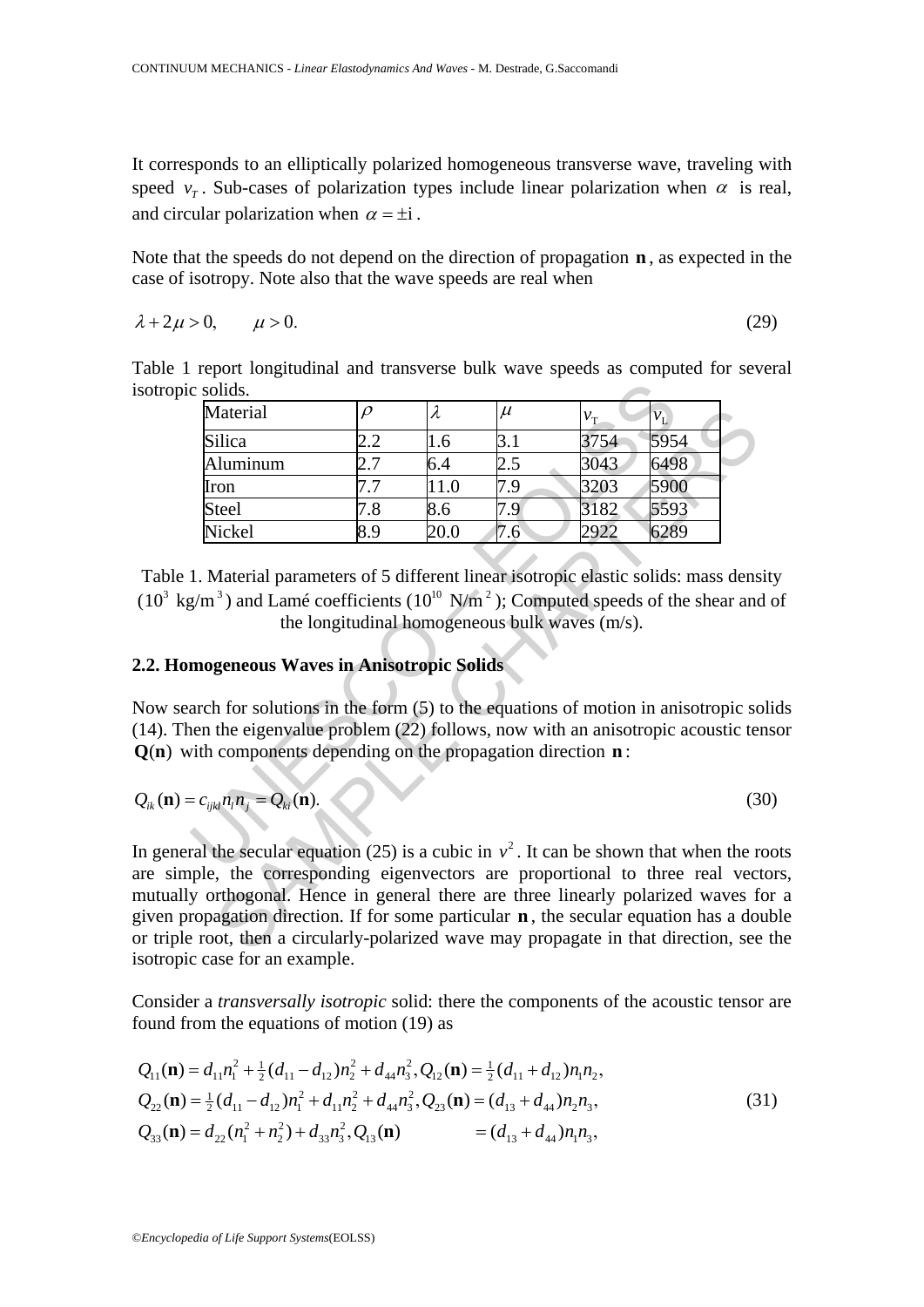Here the secular equation (25) factorizes into the product of a term linear in  $\rho v^2$  and a term quadratic in  $\rho v^2$ . The linear term gives the eigenvalue

$$
\rho v_2^2 = \frac{1}{2} (d_{11} - d_{12}) (n_1^2 + n_2^2) + d_{44} n_3^2, \tag{32}
$$

and it can be checked that the associated eigenvector is  $\mathbf{A} = [n_2, -n_1, 0]^T$ . It corresponds to a linearly polarized transverse wave, traveling with speed  $v_2$ . The quadratic is too long to reproduce here; in general it yields two linearly polarized waves which are neither purely longitudinal nor transverse, except in certain special circumstances, of which a few examples are presented below.

wave propagates along the  $x_1$  axis, then  $\mathbf{n} = [1, 0, 0]^T$  and the se<br>
es into  $(d_{11} - \rho v^2)(\frac{1}{2}(d_{11} - d_{12}) - \rho v^2)(d_{44} - \rho v^2) = 0$ , giving<br>
lues  $\rho v_1^2 = d_{11}$ ,  $\rho v_2^2 = \frac{1}{2}(d_{11} - d_{12})$  (in accordance with (32) e propagates along the  $x_1$  axis, then  $\mathbf{n} = [1, 0, 0]^T$  and the secular equal<br>into  $(d_{11} - \rho v^2)(\frac{1}{2}(d_{11} - d_{12}) - \rho v^2)(d_{44} - \rho v^2) = 0$ , giving the t<br>
s  $\rho v_1^2 = d_{11}$ ,  $\rho v_2^2 = \frac{1}{2}(d_{11} - d_{12})$  (in accordance wi If the wave propagates along the  $x_1$  axis, then  $\mathbf{n} = \begin{bmatrix} 1, 0, 0 \end{bmatrix}^T$  and the secular equation factorizes into  $(d_{11} - \rho v^2)(\frac{1}{2}(d_{11} - d_{12}) - \rho v^2)(d_{44} - \rho v^2) = 0$ , giving the three eigenvalues  $\rho v_1^2 = d_{11}$ ,  $\rho v_2^2 = \frac{1}{2}(d_{11} - d_{12})$  (in accordance with (32)), and  $\rho v_3^2 = d_{44}$ . The eigenvector corresponding to  $\rho v_1^2$  is  $\mathbf{A} = \mathbf{e}_1$ , the unit vector along  $x_1$ , giving the wave

$$
\mathbf{u} = {\exp ik(x_1 - v_1 t)}^+ \mathbf{e}_1,
$$
\n(33)

a linearly polarized longitudinal wave. The eigenvectors corresponding to  $\rho v_2^2$  and  $\rho v_3^2$ are  $\mathbf{A} = \mathbf{e}_2$  and  $\mathbf{A} = \mathbf{e}_3$ , respectively, the unit vectors along  $x_2$  and  $x_3$ , giving the two waves:

$$
\mathbf{u} = {\exp ik(x_1 - v_2 t)}^+ \mathbf{e}_2, \qquad \mathbf{u} = {\exp ik(x_1 - v_3 t)}^+ \mathbf{e}_3,
$$
 (34)

two linearly polarized transverse waves.

If the wave propagates along the  $x_3$  axis, then  $\mathbf{n} = [0, 0, 1]^T$ , and the secular equation factorizes into  $(d_{33} - \rho v^2)(d_{44} - \rho v^2)^2 = 0$  giving a simple eigenvalue  $\rho v_1^2 = d_{33}$  and a double eigenvalue  $\rho v_2^2 = d_{44}$ . The corresponding solutions are a linearly polarized longitudinal wave:

$$
\mathbf{u} = {\exp ik(x_3 - v_1t)}^+ \mathbf{e}_3,\tag{35}
$$

and an elliptically polarized transverse wave

$$
\mathbf{u} = {\exp ik(x_3 - v_2t)}^+(\mathbf{e}_1 + \alpha \mathbf{e}_2),
$$
\n(36)

where  $\alpha$  is an arbitrary scalar. Note that a circularly polarized wave is possible for  $\alpha = \pm i$ , as expected when the secular equation has a double root.

Directions along which circularly polarized waves exist are called the *acoustic axes*. To determine whether there are acoustic axes in a given anisotropic solid is equivalent to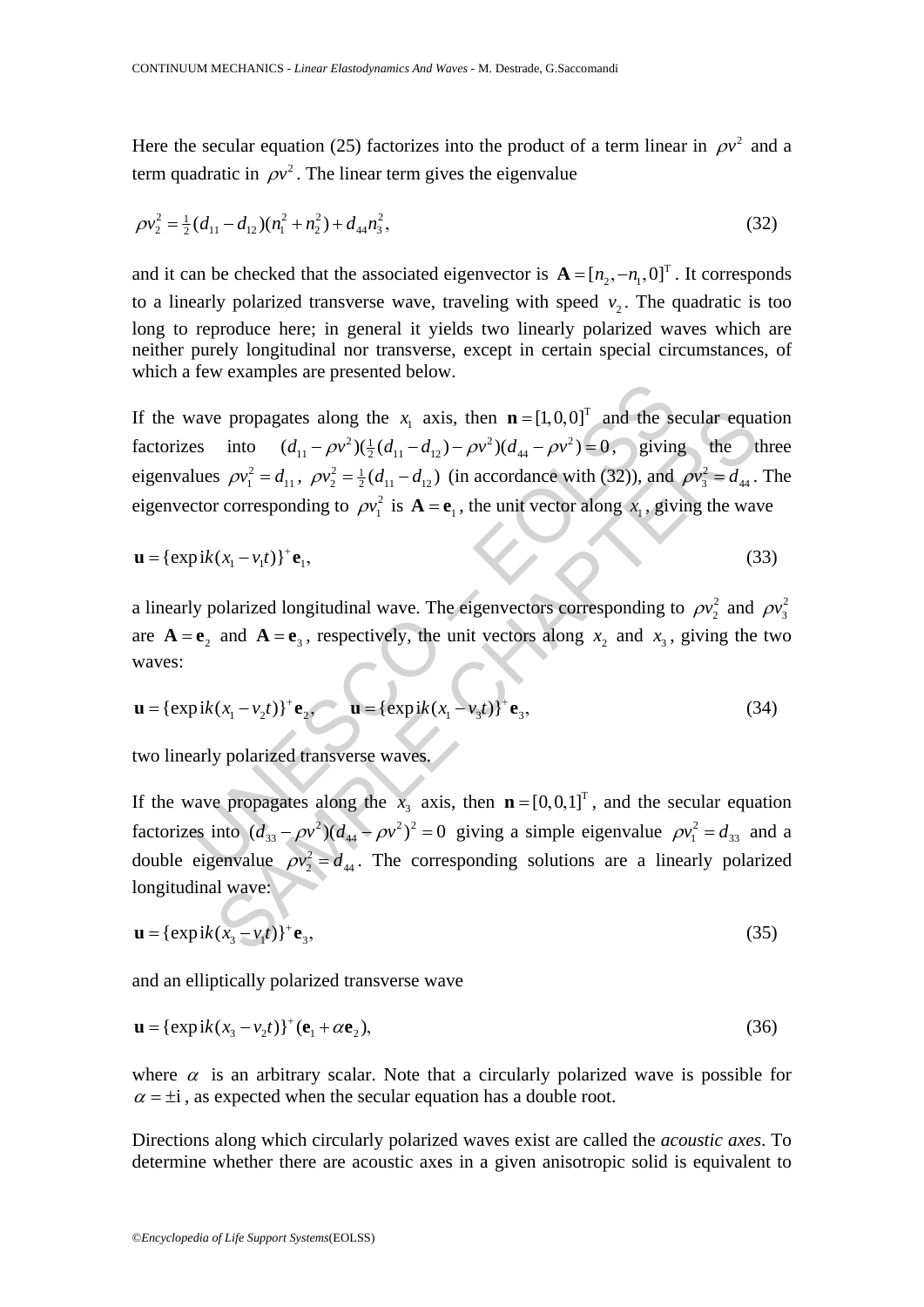finding whether the secular equation admits a double root. In the present case, this could happen (a) if the determinant of the quadratic term in the secular equation is zero, or (b) if the eigenvalue (32) is also a root of the quadratic term. It can be shown that (a) is never possible, whereas (b) is always possible.

Consider a *cubic* solid: there the acoustic tensor is found from the equations of motion (21) as

$$
\mathbf{Q}(\mathbf{n}) = \begin{bmatrix} (d_{11} - d_{44})n_1^2 + d_{44} & (d_{12} + d_{44})n_1n_2 & (d_{12} + d_{44})n_1n_3 \\ (d_{12} + d_{44})n_1n_2 & (d_{11} - d_{44})n_2^2 + d_{44} & (d_{12} + d_{44})n_2n_3 \\ (d_{12} + d_{44})n_1n_3 & (d_{12} + d_{44})n_2n_3 & (d_{11} - d_{44})n_3^2 + d_{44} \end{bmatrix}.
$$
 (37)

University of the accounting of the account of the account of the account of the account of the account of the account of  $\sqrt{d_{11}/\rho}$ , and an elliptically (and (y) polarized transverse wave traveling at speed  $\sqrt{d_{11}/\$ For any  $\lambda_1$ ,  $\lambda_2$ , and  $\lambda_3$  are equivalent. For propagation along  $\lambda_1$  for instant  $\Gamma$  and the acoustical tensor is diagonal. There is one linearly polar in a speed  $\sqrt{d_H/\rho}$ , and an elliptically (and thus poss Here all three axes  $x_1$ ,  $x_2$ , and  $x_3$  are equivalent. For propagation along  $x_1$  for instance, **<sup>T</sup> and the acoustical tensor is diagonal. There is one linearly polarized** longitudinal wave traveling at speed  $\sqrt{d_1/\rho}$ , and an elliptically (and thus possibly, circularly) polarized transverse wave traveling at speed  $\sqrt{d_{44}/\rho}$ . Similarly when  $\mathbf{n} = [0, 1, 0]^T$  and when  $\mathbf{n} = [0, 0, 1]^T$ . In each case,  $\rho v_2^2 = d_{44}$  is a double eigenvalue, showing that the symmetry axes are acoustic axes.

Now take  $\mathbf{n} = [\pm 1/\sqrt{3}, 1/\sqrt{3}, 1/\sqrt{3}]^T$ , or  $\mathbf{n} = [1/\sqrt{3}, \pm 1/\sqrt{3}, 1/\sqrt{3}]^T$ , or  $\mathbf{n} = [1/\sqrt{3}, 1/\sqrt{3}, \pm 1/\sqrt{3}]^T$ . These directions are acoustic axes, because then

$$
\mathbf{Q}(\mathbf{n}) = \frac{1}{3}(d_{11} - d_{12} + d_{44})\mathbf{I} + (d_{12} + d_{44})\mathbf{n} \otimes \mathbf{n},\tag{38}
$$

clearly showing the existence of a linearly polarized longitudinal wave (any **A** such that  $A \times n = 0$ ) and of an elliptically polarized transverse wave (any A such that  $\mathbf{A} \cdot \mathbf{n} = 0$ ), which can be circularly polarized. They travel with speeds  $v_1$  and  $v_2$ , respectively, given by

$$
\rho v_1^2 = \frac{1}{3}(d_{11} + 2d_{12} + 4d_{44}), \qquad \rho v_2^2 = \frac{1}{3}(d_{11} - d_{12} + d_{44}), \qquad (39)
$$

the first eigenvalue being simple and the second, double.

TO ACCESS ALL THE **31 PAGES** OF THIS CHAPTER, Vi[sit: http://www.eolss.net/Eolss-sampleAllChapter.aspx](https://www.eolss.net/ebooklib/sc_cart.aspx?File=E6-161-09-00)

- - -